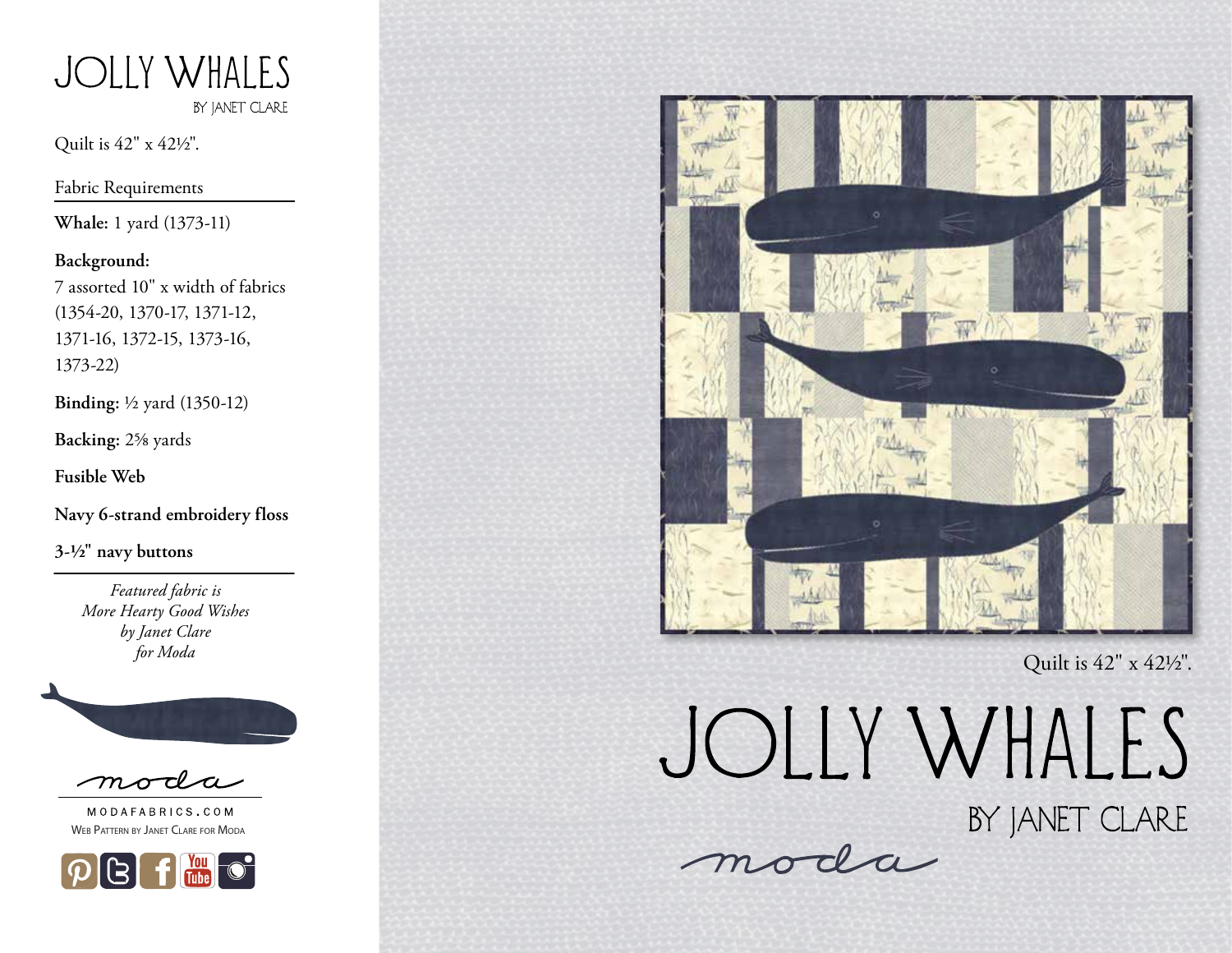# JOLLY WHALES BY JANET CLARE

Quilt is 42" x 421/2".

Fabric Cutting

### **Background**

From EACH of the 7 assorted 10" x width of fabrics cut 1-9" x width of fabric strip

## **Binding**

5-21/2" x width of fabric strips

Sew the 5 strips end to end to make the binding.

Construction Use 1/4" seams and press in the direction of the arrows.

**1** Quilt background<br>
Cut a variety of different width rectangles from the assorted 9" x width of fabric strips. (example: 9" x 31/2", 9" x 21/2", 9" x 51/2", etc)

2 Arrange and sew 5 rows of varying width rectangles. If necessary, trim  $\angle$  the row width to 42½" unfinished. Join the 5 rows.



3 Appliqué. Prepare three whales. Trace the patterns onto fusible web<br>and press in place on the pieced background. Reverse the middle whale for variety. Take care when you are positioning the whales as once they have been pressed you cannot move them.



4Stem stitch the lines on the whales and add the button eyes. Layer, quilt and bind. Admire! Show everyone your lovely quilt and never, ever point out your mistakes!

moda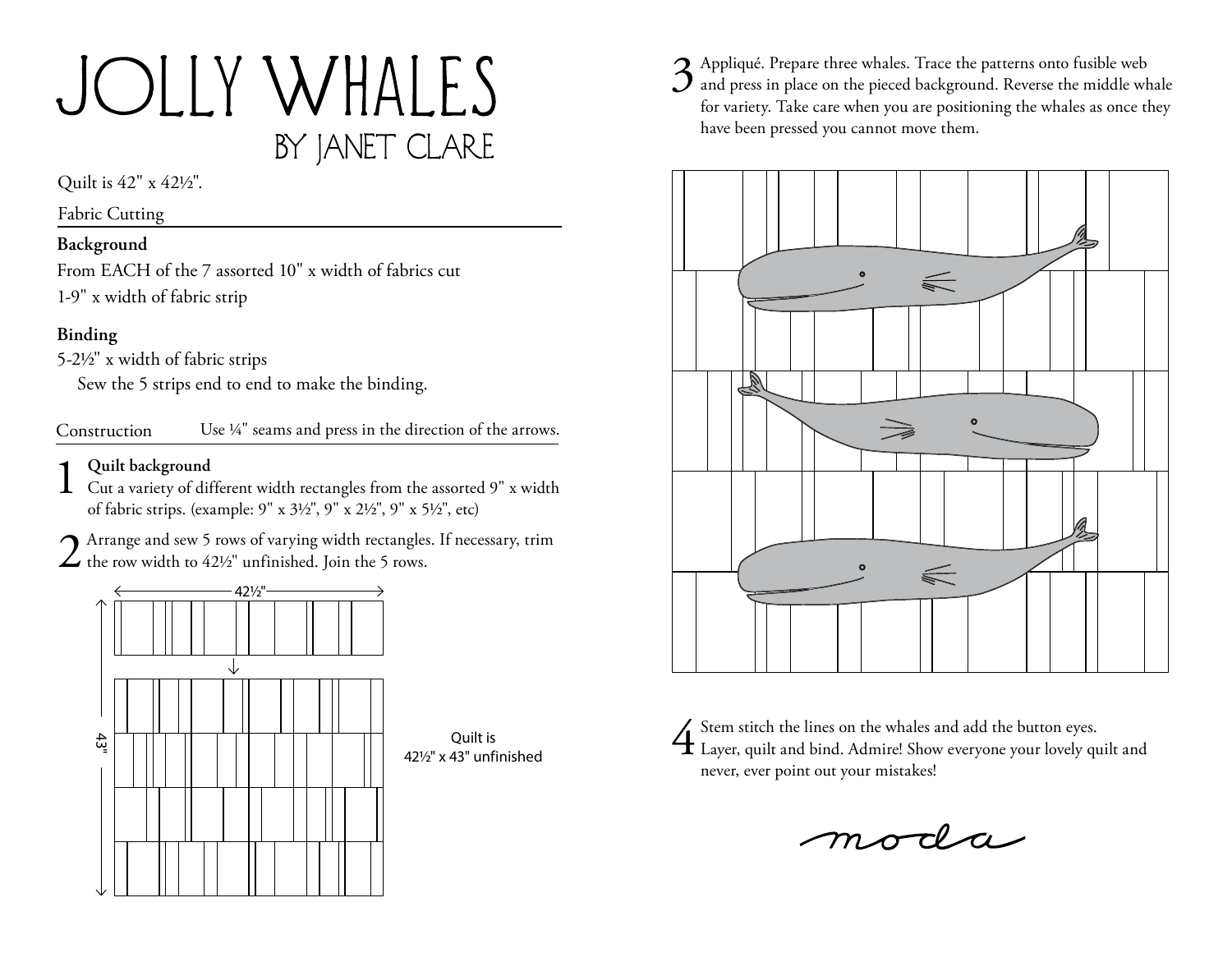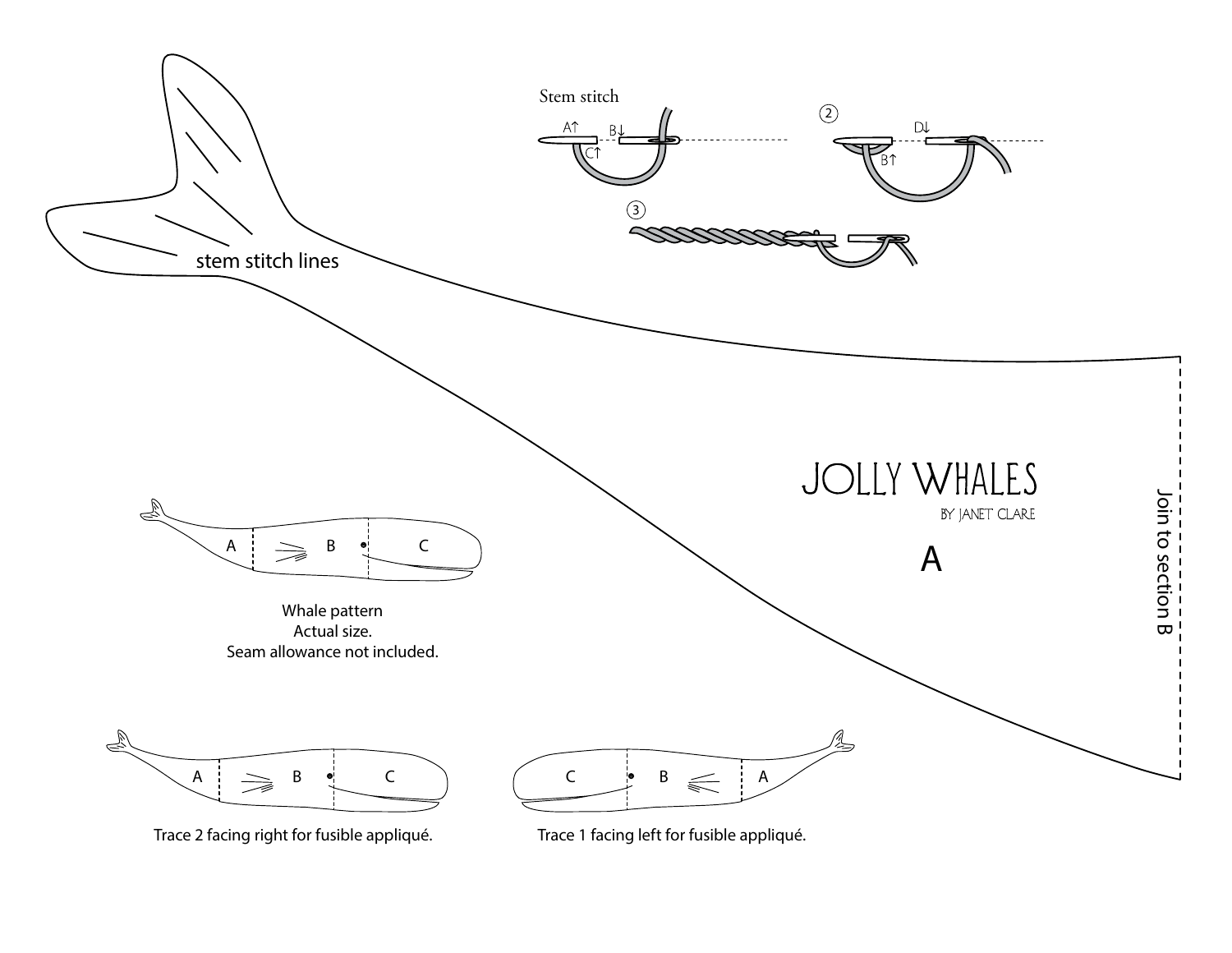

Actual size.<br>Seam allowance not included.